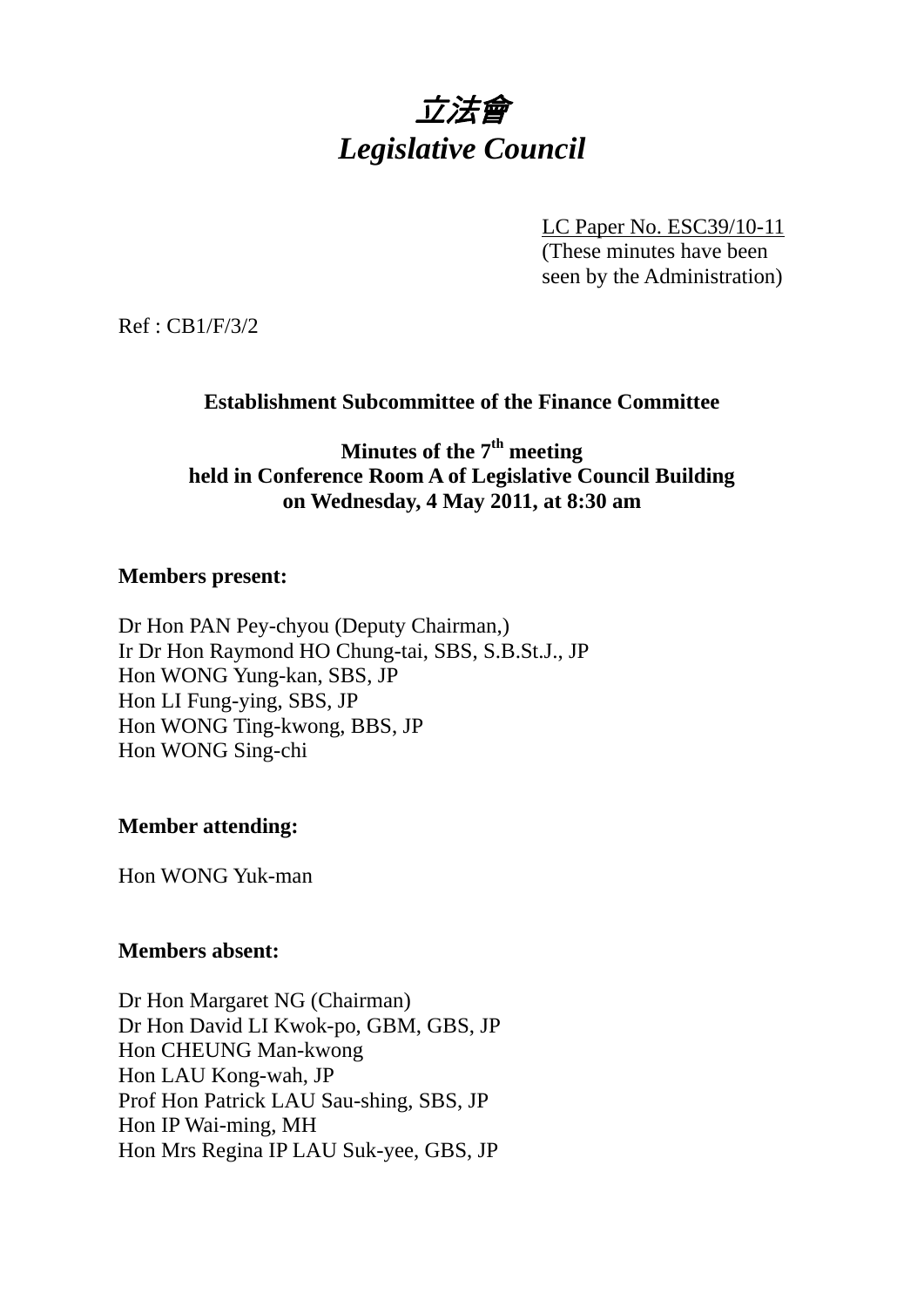### **Public Officers attending:**

| Ms Alice LAU, JP            | Deputy Secretary for Financial Services<br>and the Treasury (Treasury)1 |
|-----------------------------|-------------------------------------------------------------------------|
| Mrs Ingrid YEUNG, JP        | Deputy Secretary for the Civil Service (1)                              |
| <b>Ms Elsie YUEN</b>        | Principal Executive Officer (General),                                  |
|                             | Financial Services and the Treasury                                     |
|                             | <b>Bureau</b> (The Treasury Branch)                                     |
| Miss Elizabeth TSE, JP      | Permanent Secretary for Commerce and                                    |
|                             | <b>Economic Development</b>                                             |
|                             | (Communications and Technology)                                         |
| Mr Alan SIU, JP             | Deputy Secretary for Commerce and                                       |
|                             | <b>Economic Development</b>                                             |
|                             | (Communications and Technology)                                         |
| Mr Aaron LIU                | <b>Principal Assistant Secretary for</b>                                |
|                             | <b>Commerce and Economic Development</b>                                |
|                             | (Communications and Technology)A                                        |
| Mr Gordon LEUNG, JP         | <b>Acting Director of Broadcasting</b>                                  |
| Mr TAI Keen-man             | <b>Acting Deputy Director of Broadcasting</b>                           |
| <b>Clerk in attendance:</b> |                                                                         |
| <b>Ms Annette LAM</b>       | Chief Council Secretary (1)7                                            |
| <b>Staff in attendance:</b> |                                                                         |
| Mrs Constance LI            | <b>Assistant Secretary General 1</b>                                    |
| <b>Miss Lilian MOK</b>      | Council Secretary (1)7                                                  |
| <b>Ms Alice CHEUNG</b>      | Senior Legislative Assistant (1)1                                       |
| Ms Clara LO                 | Legislative Assistant (1)10                                             |

#### Action

As the Chairman was unable to attend the meeting, the Deputy Chairman presided over the discussions at the meeting.

2. The Chair drew members' attention to information paper ECI(2011-12)1 provided by the Administration which set out the latest changes in respect of the Administration's directorate establishment approved since 2002.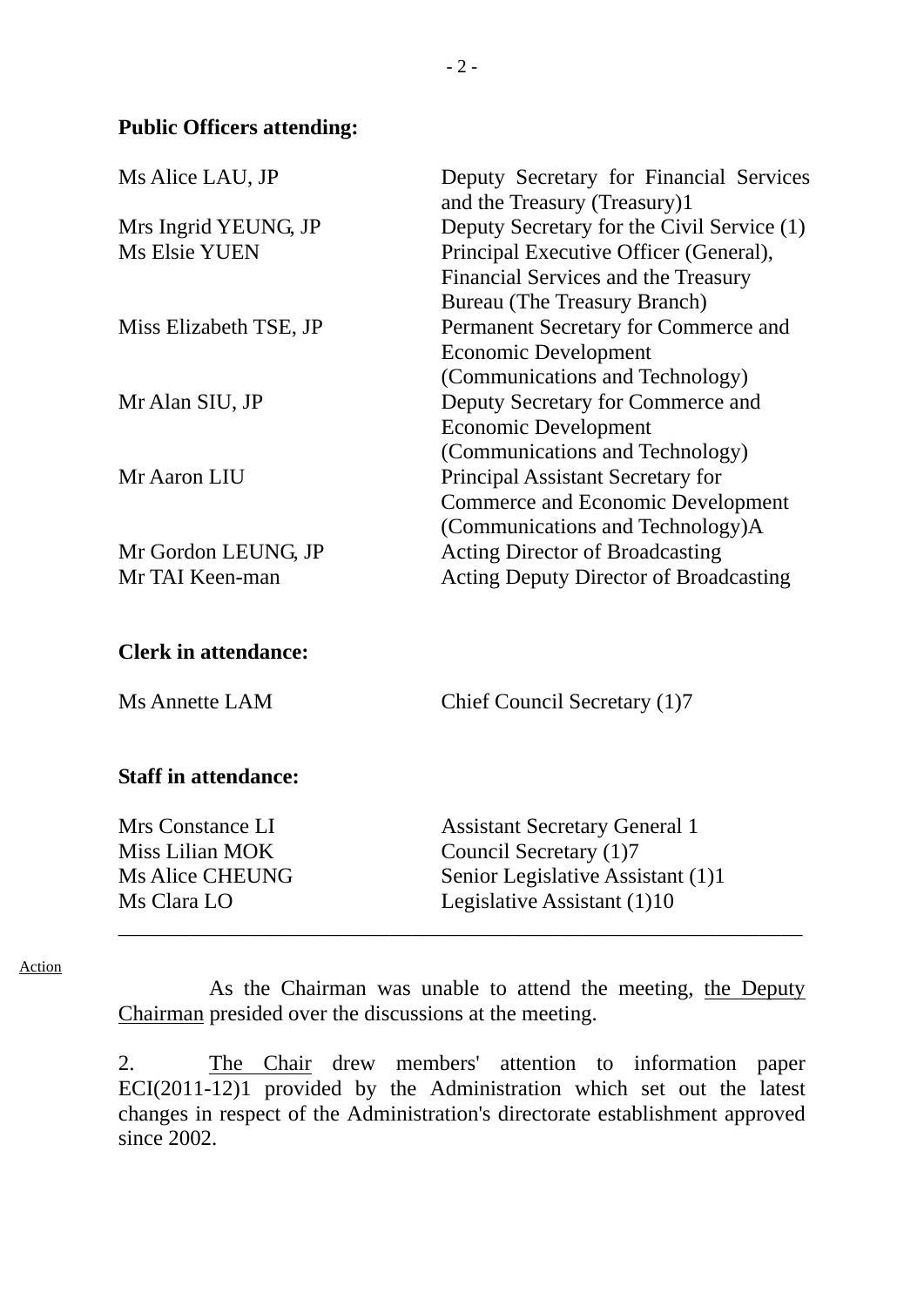**EC(2011-12)1 Proposed creation of one supernumerary post of Administrative Officer Staff Grade B (D3) for three years and one permanent post of Controller (Broadcasting Services) (D1) in the Radio Television Hong Kong to strengthen the staffing support at the directorate level to lead and coordinate the planning and implementation of various new services and projects**

3. The Chair advised members that the Administration's proposal was to create with immediate effect one three-year supernumerary post of Administration Officer Staff Grade B (AOSGB) (D3), designated as Deputy Director of Broadcasting (Developments) (DD of B (Developments)), and one permanent post at the rank of Controller (Broadcasting Services) (D1), designated as Controller (Radio) in the Radio Television Hong Kong (RTHK). The Panel on Information Technology and Broadcasting had been consulted on the staffing proposal on 14 February 2011. Panel members in general supported the proposal and were of the view that the two new posts would strengthen staffing support at the directorate level in RTHK and facilitate the implementation of the various new initiatives under a tight timeframe. Given the heavy responsibilities of the posts in taking forward the various new development initiatives, some Panel members urged the Administration to provide adequate support to the incumbents of the posts. At the Panel's request, the Administration had provided relevant information in its paper to the Establishment Subcommittee.

### Community involvement in broadcasting

4. While expressing support for the proposal, Mr WONG Yung-kan enquired about the operation and application criteria of the proposed Community Broadcasting Involvement Fund (the Fund) set up to provide financial support for community organizations to participate in broadcasting.

5. The Permanent Secretary for Commerce and Economic Development (Communications and Technology) (PSCED(CT)) replied that to fulfil the role and mission as the public service broadcaster in Hong Kong, RTHK would develop, as one of its new initiatives, community involvement in broadcasting on its digital platform. A provision of \$45 million had been earmarked for a three-year trial for this purpose. In consultation with its Board of Advisors, RTHK would develop an implementation framework and draw up possible ground rules for the Fund, and consult the Legislative Council in due course. The Acting Director of Broadcasting, RTHK (DB/RTHK(Atg)) supplemented that local groups, professional bodies, non-governmental organizations and community organizations would likely be eligible to apply for the Fund. Public consultation on the initiative would be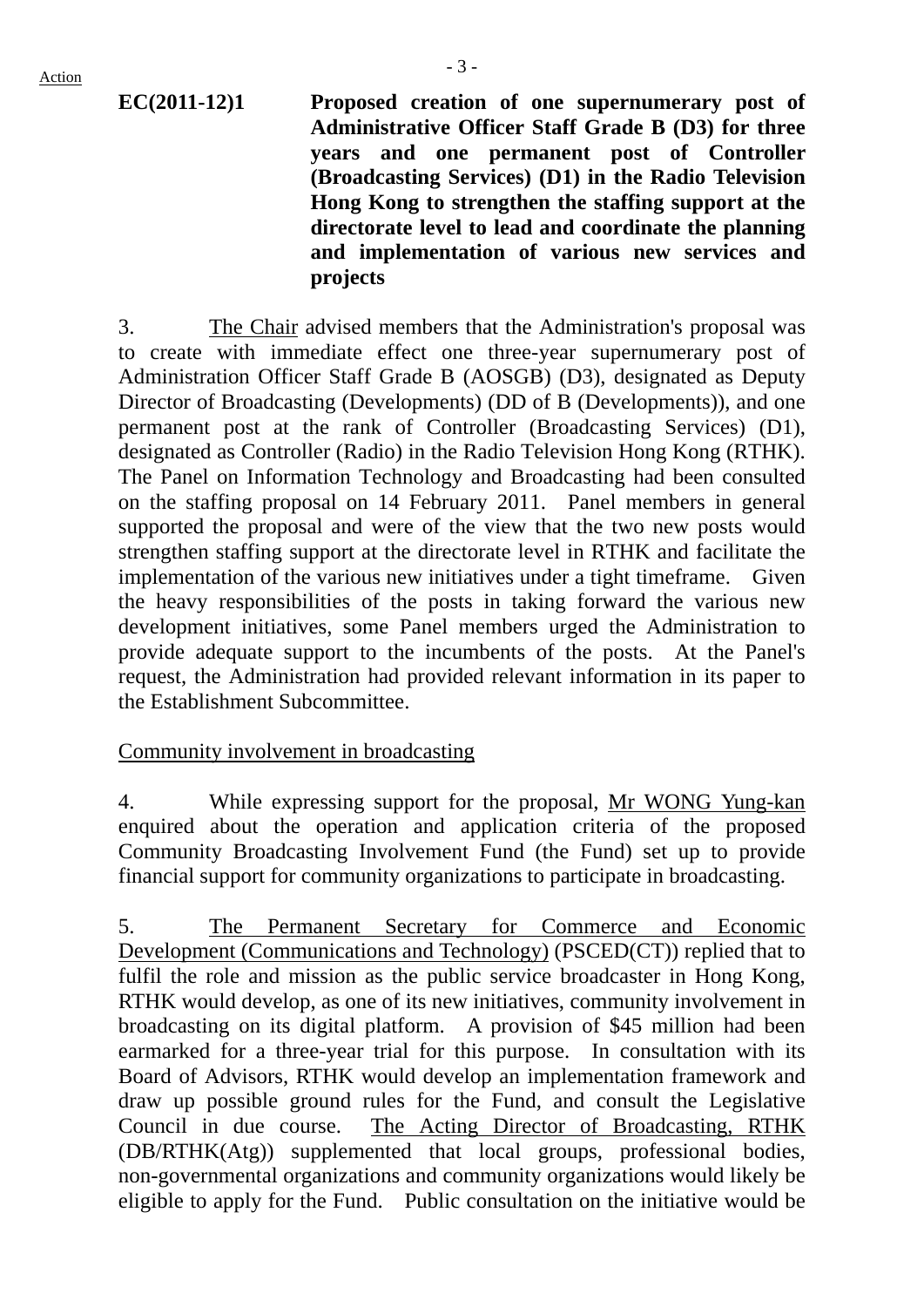carried out at a later stage.

## The proposed posts

6. Noting that the proposed post of DD of B (Developments) would be responsible for many day-to-day duties such as departmental administration and resource management, Ms LI Fung-ying questioned why the post was created on a supernumerary basis for three years instead of a permanent post. Ms LI further questioned whether three years was the standard term for Government supernumerary posts as a number of such posts created recently were all of three years.

7. Referring to the proposed job description of the post of DD of B (Developments), PSCED(CT) pointed out that the post holder would be heavily involved in leading the planning and implementation of RTHK's new development projects including the re-povisioning of the Broadcasting House, the launch of the new digital audio broadcasting and digital terrestrial television (DTT) services, as well as the implementation of the Media Asset Management project which went beyond day-to-day administration work. Moreover, the resumption of civil service recruitment would lead to additional work in departmental administration and resource management. She highlighted that the duration of the post was set having regard to the practical need and the implementation schedule envisaged. The Administration would keep in view the implementation progress of the various new projects and review in due course whether there was a need to extend the term of the post or convert it into a permanent one.

8. The Deputy Secretary for the Civil Service 1 said that in considering the creation of new posts, the Government bureaux and departments concerned would assess the duration of the post having regard to operational need and the level and scope of responsibilities for the post. As for the supernumerary posts which were normally created for work of a limited duration, some of them were created for three years while there were others of a longer or shorter duration. There were occasions that some supernumerary posts were created for as long as six years to oversee the implementation of infrastructure projects.

9. In response to Ms LI Fung-ying's enquiry about the recruitment arrangements for the two posts, PSCED(CT) advised that an AOSGB would be deployed to take up the post of DD of B (Developments) while the post of Controller (Radio) would be filled by internal promotion.